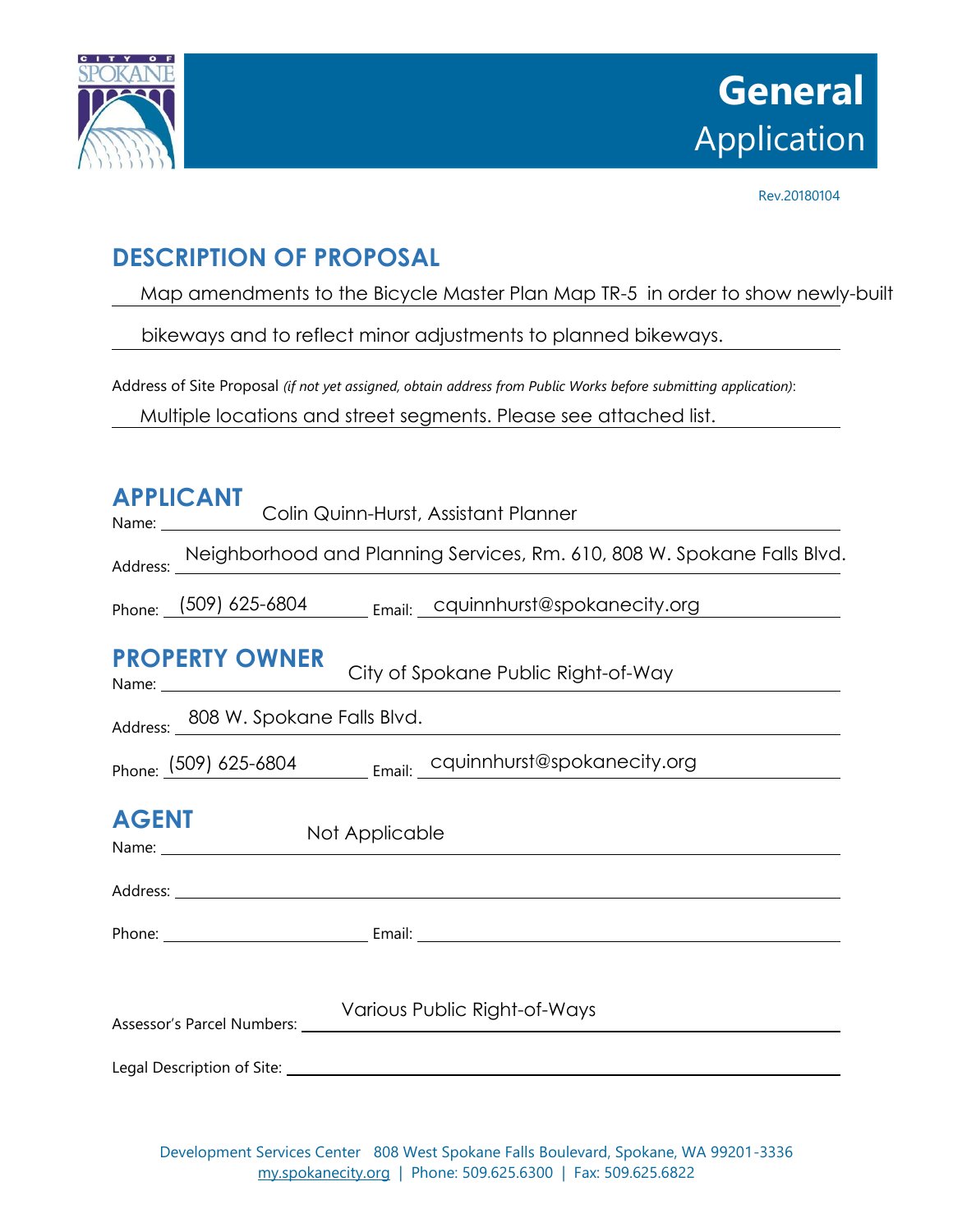| Size of Property: Various                            |  |                                      |  |
|------------------------------------------------------|--|--------------------------------------|--|
| List Specific Permits Requested in this Application: |  | Adjustments to Map BMP 2 (Map TR 5). |  |
|                                                      |  |                                      |  |

# **SUBMITTED BY:**

| <b>x</b> Applicant                                                                                                                                                                                                        | □ Property Owner            | □ Property Purchaser | □ Agent                                            |  |
|---------------------------------------------------------------------------------------------------------------------------------------------------------------------------------------------------------------------------|-----------------------------|----------------------|----------------------------------------------------|--|
| In the case of discretionary permits (administrative, hearing examiner, landmarks commission or plan<br>commission), if the applicant is not the property owner, the owner must provide the following<br>acknowledgement: |                             |                      |                                                    |  |
|                                                                                                                                                                                                                           | Not Applicable              |                      | , owner of the above-described property, do hereby |  |
| authorize                                                                                                                                                                                                                 | Not Applicable              |                      | to represent me and my interests in all matters    |  |
|                                                                                                                                                                                                                           | regarding this application. |                      |                                                    |  |

### **ACKNOWLEDGMENT**

| STATE OF WASHINGTON |       |
|---------------------|-------|
|                     | ) SS. |
| COUNTY OF SPOKANE   |       |

| On this | day of                                                                                               |  | 20, before me, the undersigned, a Notary Public in and for                                        |  |
|---------|------------------------------------------------------------------------------------------------------|--|---------------------------------------------------------------------------------------------------|--|
|         | the State of Washington, duly commissioned and sworn, personally appeared                            |  |                                                                                                   |  |
|         |                                                                                                      |  | to me known to be the individual that executed the foregoing instrument and acknowledged the said |  |
|         | instrument to be free and his/her free and voluntary act and deed, for the uses and purposes therein |  |                                                                                                   |  |

mentioned.

Witness my hand and official seal hereto affixed the day and year first above written.

Not Applicable

Notary Public in and for the State of Washington, residing at